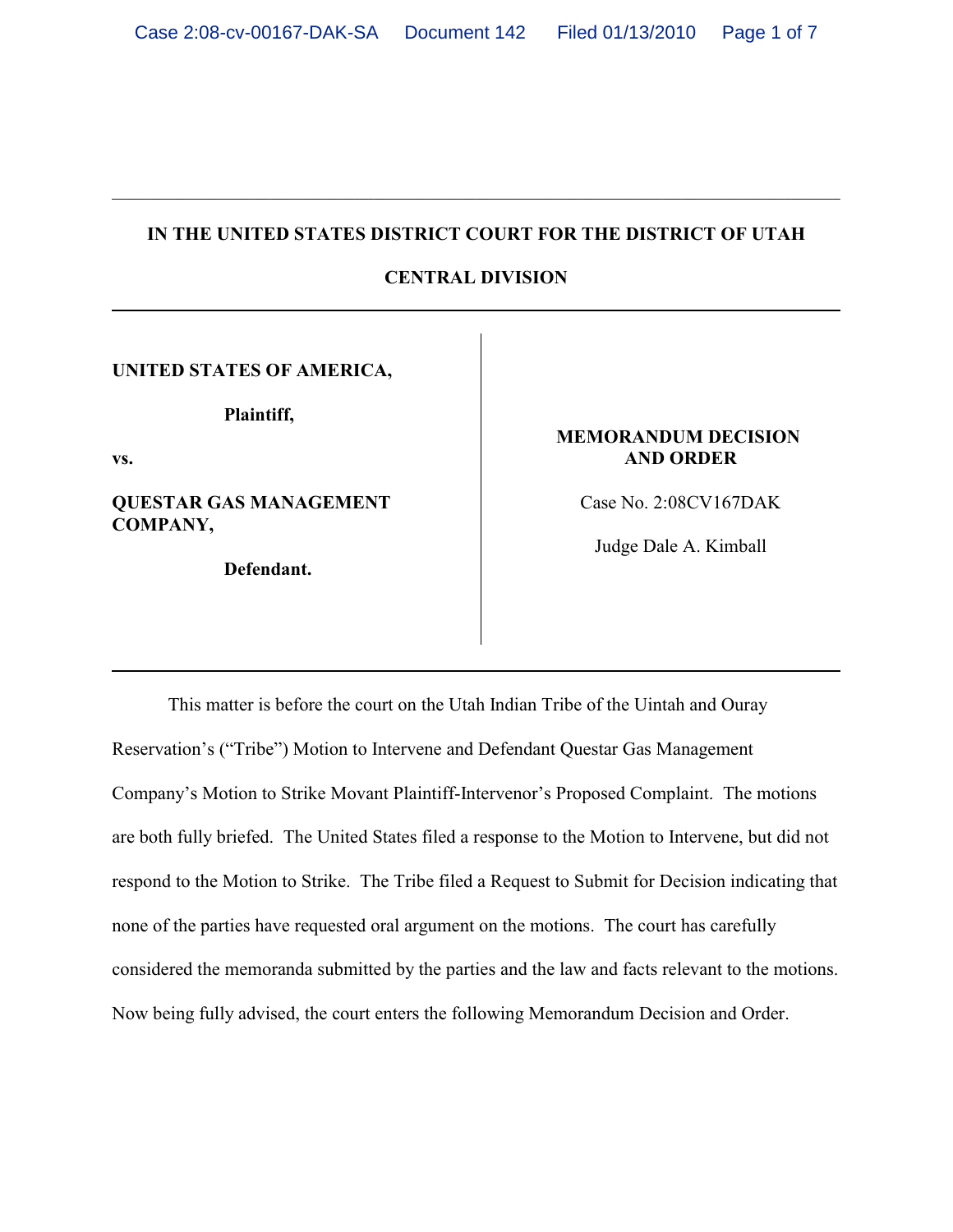### **STANDARDS FOR INTERVENTION**

Rule 24 of the Federal Rules of Civil Procedure provides for intervention as a matter of right and permissive intervention. Under the provisions for intervention as a matter of right, Rule 24(a) requires a court to permit anyone to intervene who "(1) is given an unconditional right to intervene by a federal statute; or (2) claims an interest relating to the property or transaction that is the subject of the action, and is so situated that disposing of the action may as a practical matter impair or impede the movant's ability to protect its interest, unless existing parties adequately represent that interest." Fed. R. Civ. P. 24(a).

Under the permissive intervention provisions of Rule 24, a court, in its discretion can allow for intervention "(1) when a statute of the United States confers a conditional right to intervene; or (2) when an applicant's claim or defense and the main action have a question of law or fact in common." Fed. R. Civ. P. 24(b). The court should consider whether the intervention "will unduly delay or prejudice the adjudication of the rights of the original parties." *Id.*

#### **DISCUSSION**

Because the issues in the Tribe's motion to intervene and Questar's motion to strike the Tribe's proposed Complaint overlap significantly, the court will discuss the motions together.

In connection with the first basis for intervention as a matter of right, the Tribe asserts that the Clean Air Act ("CAA") provides a basis for its intervention in this matter, citing 42 U.S.C. § 7604(b)(1)(B). Section 7604(b)(1)(B) provides that no action may be brought under the citizen suit provisions of the CAA "if the Administrator or State has commenced and is diligently prosecuting a civil action in a court of the United States or a State to require compliance with the standard, limitation, or order, but in any such action in a court of the United States any person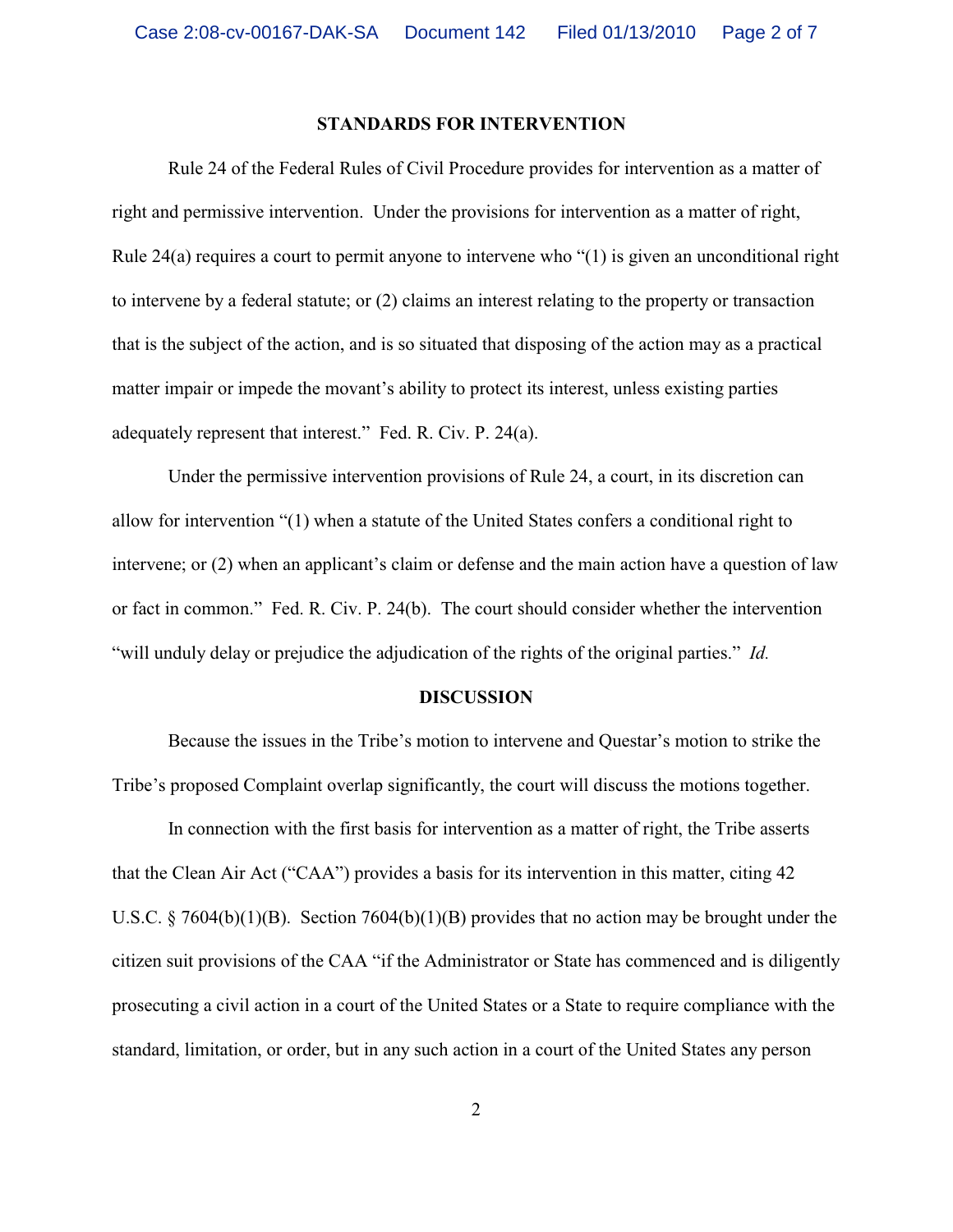may intervene as a matter of right." *Id.* The statute defines a "person" as an "individual, corporation, partnership, association, State, municipality, political subdivision of a State, and any agency, department, or instrumentality of the United States." *Id.* § 7602(e).

Thus, the CAA does not explicitly identify tribes in the definition of "person" and the parties disagree whether the CAA's implementing regulations would allow for the Tribe's intervention in this case. The Tribe states that the EPA adopted the Tribal Authority Rule in 1998 enumerating standards for treating tribes as states. 40 C.F.R. § 49. Under Section 49.3, "[t]ribes meeting the eligibility criteria of § 49.6 shall be treated in the same manner as States with respect to all provisions of the Clean Air Act and implementing regulations, except for those provisions identified in § 49.4 and the regulations that implement those provisions." *Id.* § 49.3. Section 49.4 identifies several provisions of the CAA for which a tribe may not be allowed to be treated as a State. Section 49.4, however, does not identify the citizen suit provisions of the CAA.

The Tribe contends that the implementing regulations and corresponding case law recognizing that Tribes may be treated as States support its position that it should be allowed to intervene. Section 49.3, however, requires a tribe to meet the eligibility criteria of Section 49.6, which is similar to the CAA's requirements under 42 U.S.C.  $\S$  7601(d)(2). In addition, under Section 49.7, a tribe must "apply to the EPA Regional Administrator for a determination that it meets the eligibility requirements of § 49.6 for Clean Air Act program approval." 40 C.F.R. §  $49.7(a)$ . There is no evidence in this case that the Tribe has sought or received a determination of eligibility for treatment as a State from the EPA. The court, therefore, concludes that the Tribe does not qualify as a "person" for purposes of the CAA citizen suit provisions. Accordingly,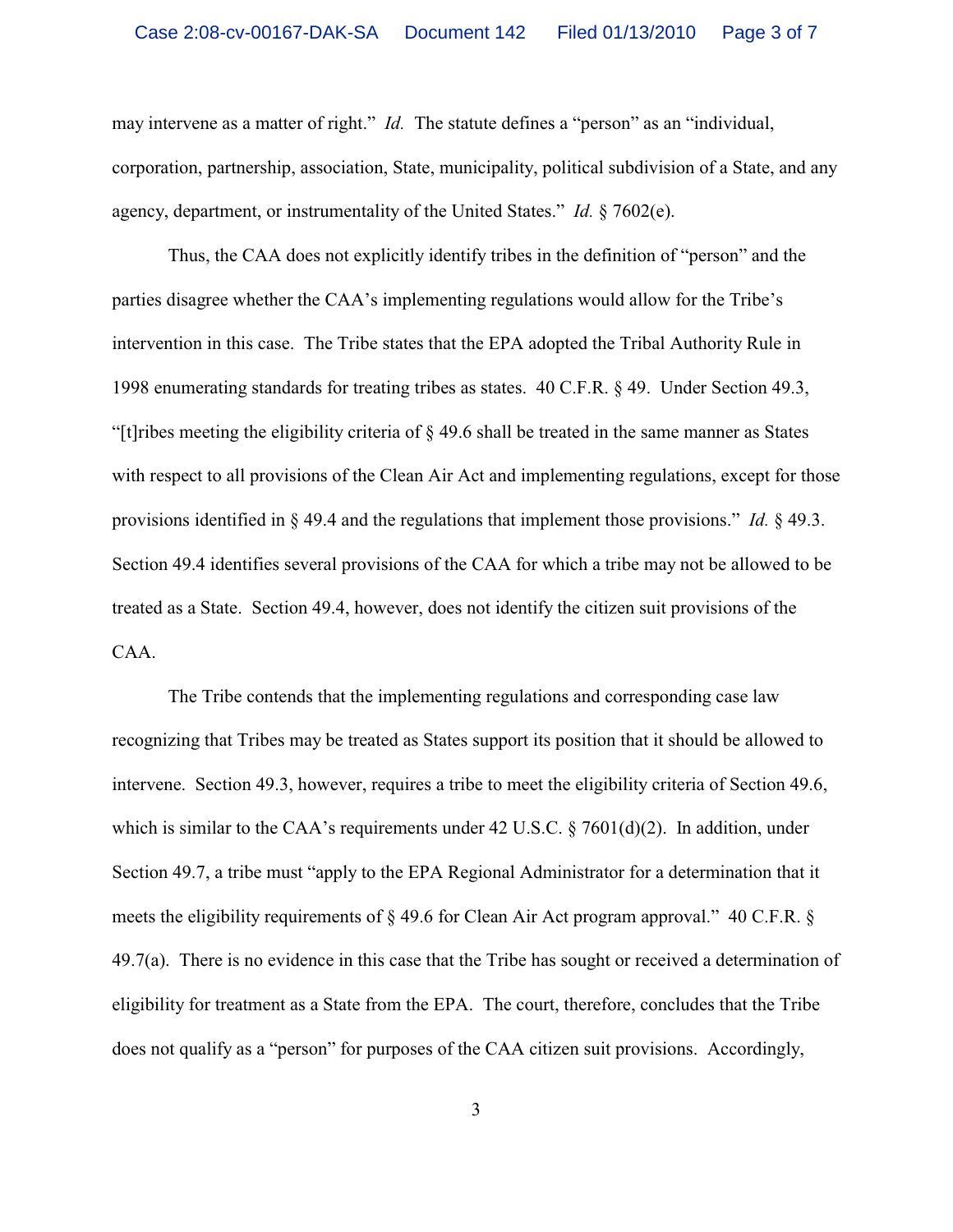there is no federal statute providing for intervention in the suit as a matter of right under Rule  $24(a)(1)$ .

The other basis for determining intervention as a matter of right is whether the party "claims an interest relating to the property of transaction that is the subject of the action, and is so situated that disposing of the action may as a practical matter impair or impede the movant's ability to protect its interest, unless existing parties adequately represent that interest." Fed. R. Civ. P. 24(a)(2). Under this provision, the court concludes that the United States can adequately represent the Tribe's interests in the enforcement of the CAA. The Tribe's proposed CAA claims are no different from the CAA claims filed by the United States. Moreover, the Tribe has not sought designation for treatment as a State for purposes of bringing CAA claims and does not qualify as a "person" in order to bring a citizen suit under the CAA.

However, the Tribe has sovereign interests that are dependent upon the continued recognition that the Uncompahgre Reservation is intact which could be impacted by claims and defenses that have been raised in this action. The Tribe has an interest in the jurisdictional status of the Uncompahgre Reservation which could be impaired if the Tribe is not allowed to intervene. These interests are separate and distinct from the United States' ability to enforce the CAA. Moreover, nothing has occurred in the case on these issues that would cause the Tribe's request to intervene on that basis to be considered untimely. And the parties appear to have stipulated to a new scheduling order in anticipation of allowing this type of intervention. The court, therefore, grants the Tribe's intervention as a matter of right under Rule 24(a)(2) with respect to these jurisdictional issues raised by Questar's affirmative defenses.

More problematic, however, is the Tribe's request to intervene in order to assert its own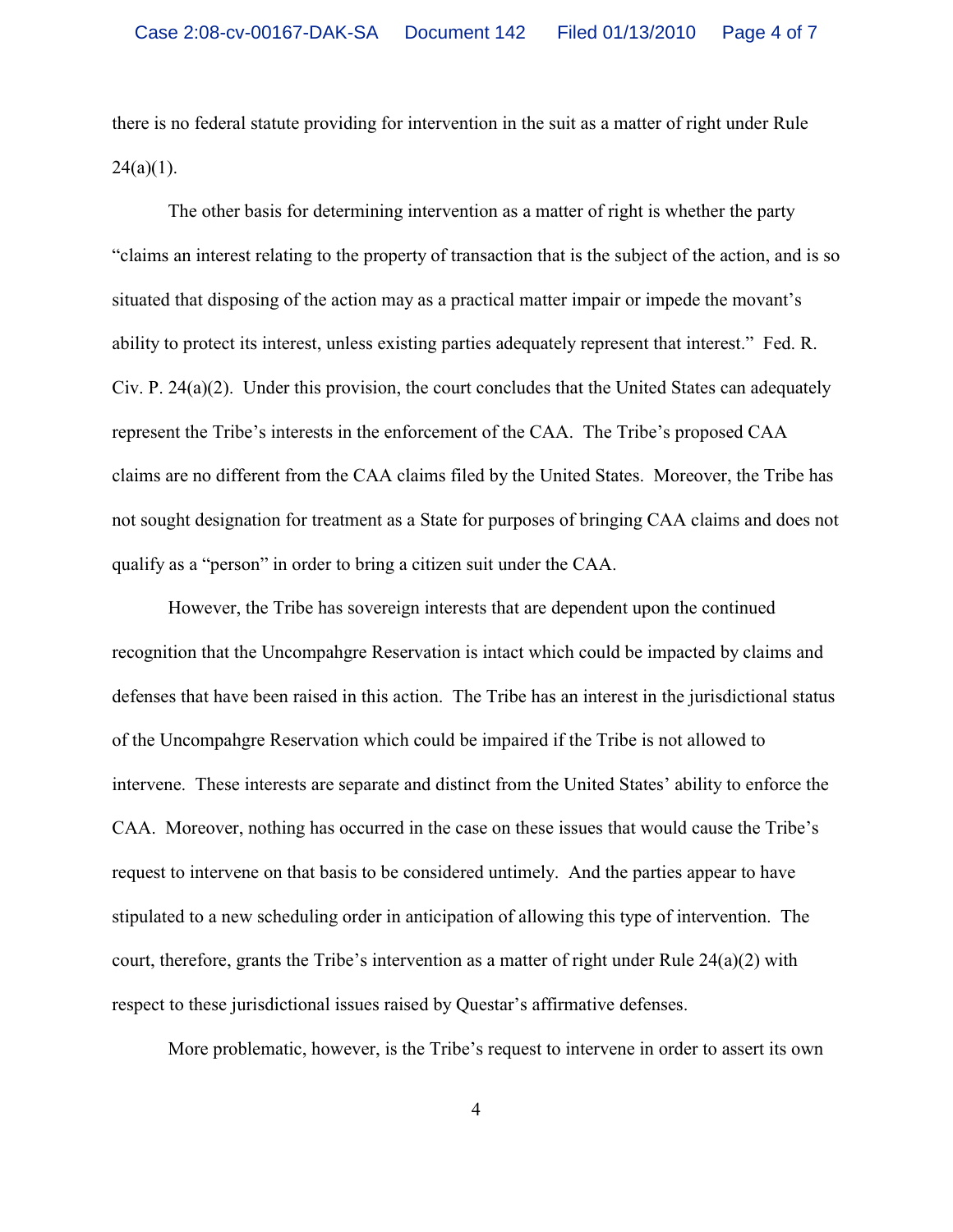federal common law cause of action against Questar for public nuisance. Questar argues that the Tribe's request to intervene in order to assert this claim is untimely because the case has been ongoing for nearly two years. Questar contends that litigation of the Tribe's nuisance claim will involve extensive discovery that cannot be completed within the current court schedule.

The public nuisance cause of action encompasses allegations that are completely separate from the United States' CAA enforcement claims and discovery into the nuisance issues would not involve the United States. The United States, therefore, would be prejudiced in its ability to conclude its CAA enforcement action if the court were to allow a new extended discovery period on the nuisance claim. *See Utah Ass'n of Counties v. Clinton*, 255 F.3d 1246, 1250 (10<sup>th</sup> Cir. 2001) ("The timeliness of a motion to intervene is assessed 'in light of all the circumstances, including . . . prejudice to the existing parties."") On the other hand, if the Tribe's nuisance claim is permitted and the court does not extend the discovery period, Questar would be prejudiced because of inadequate time to conduct discovery on a broadly alleged new claim.

To demonstrate intervention as a matter of right under Rule 24(a)(2), the Tribe must show that the claim relates to the property or transaction at issue and that disposing of the current action will impair or impede the Tribe's ability to protect the interest sought in bringing the nuisance claim. The court concludes that the Tribe has not demonstrated how the disposition of the current CAA enforcement action would effect its ability to bring a separate common law nuisance claim against Questar.

In addition, under the permissive intervention standards, the Tribe's broadly stated nuisance claim encompasses allegations that do not share common questions of law or fact with the CAA enforcement action. To the extent that the public nuisance claim shares common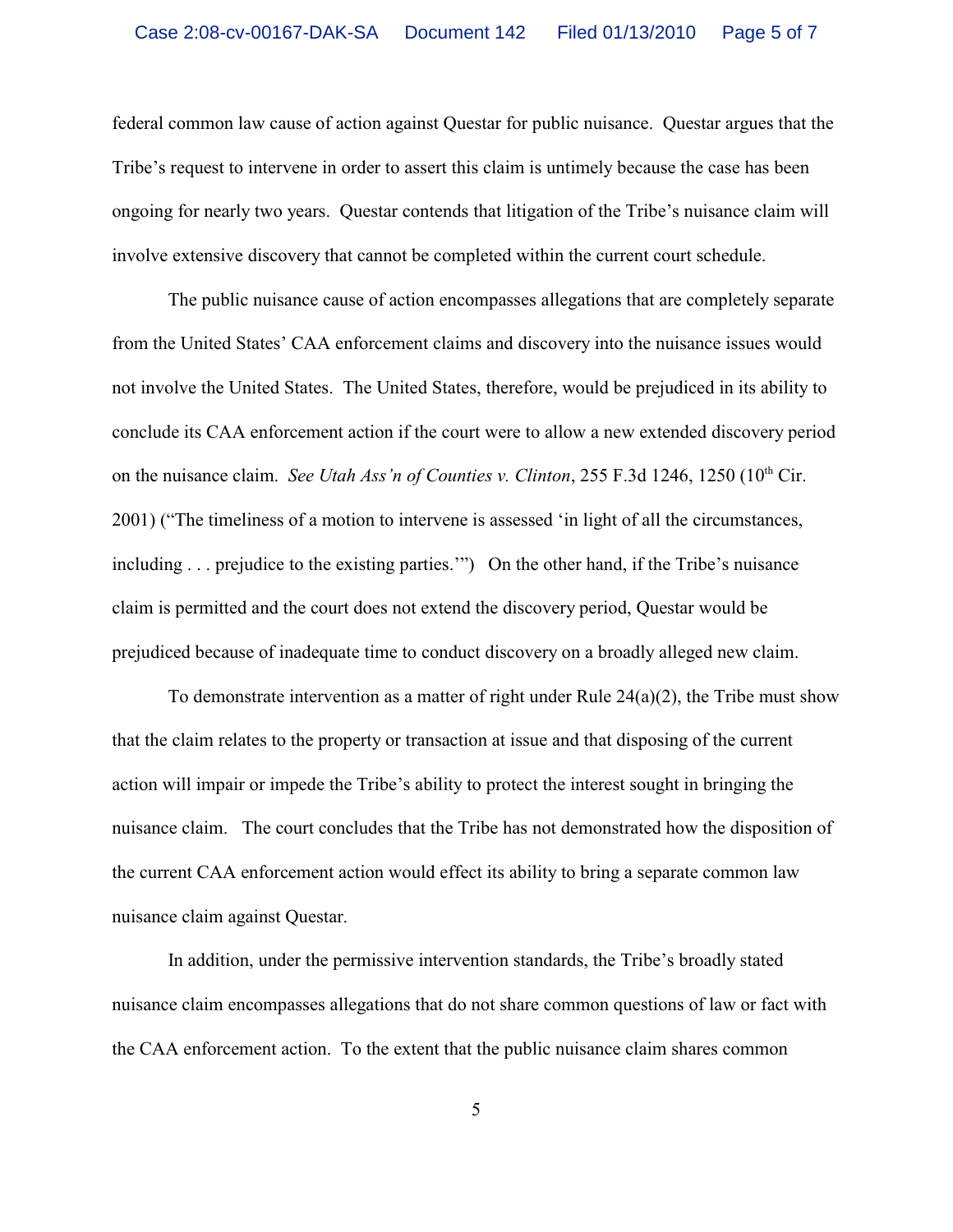questions of law and fact, the court will allow the Tribe to pursue it. The parties may extend discovery for a period of three months to accommodate that claim. The court does not view that extension of the discovery period to be prejudicial to the United States. In addition, because the claim is limited to only those matters that share common questions of law and fact with the existing CAA claims, the court does not believe that Questar will be prejudiced by the three month discovery period. The court, however, will not allow the Tribe to pursue its nuisance claim to the extent that it covers matters unrelated to ongoing CAA enforcement action. The Tribe should more properly assert such claims in a separate action against Questar.

#### **CONCLUSION**

For the foregoing reasons, the Utah Indian Tribe of the Uintah and Ouray Reservation's Motion to Intervene [Docket No. 88] is GRANTED IN PART AND DENIED IN PART and Defendant Questar Gas Management Company's Motion to Strike Movant Plaintiff-Intervenor's Proposed Complaint [Docket No. 95] is GRANTED IN PART AND DENIED IN PART as discussed above. The Tribe is allowed intervention as of right with respect to it sovereign jurisdictional issues raised by the claims and defenses in this action. The Tribe is allowed permissive intervention with respect to its public nuisance claim to the extent that the claim's allegations share common legal and factual questions with the CAA enforcement claims. Accordingly, the parties may amend their scheduling order to include an additional three months for discovery on the claim. If this discovery extension impacts other dates in the current scheduling order, the parties should meet and agree to new dates. The Tribe shall file an amended complaint in accordance with this ruling within ten days of the date of this Order.

6